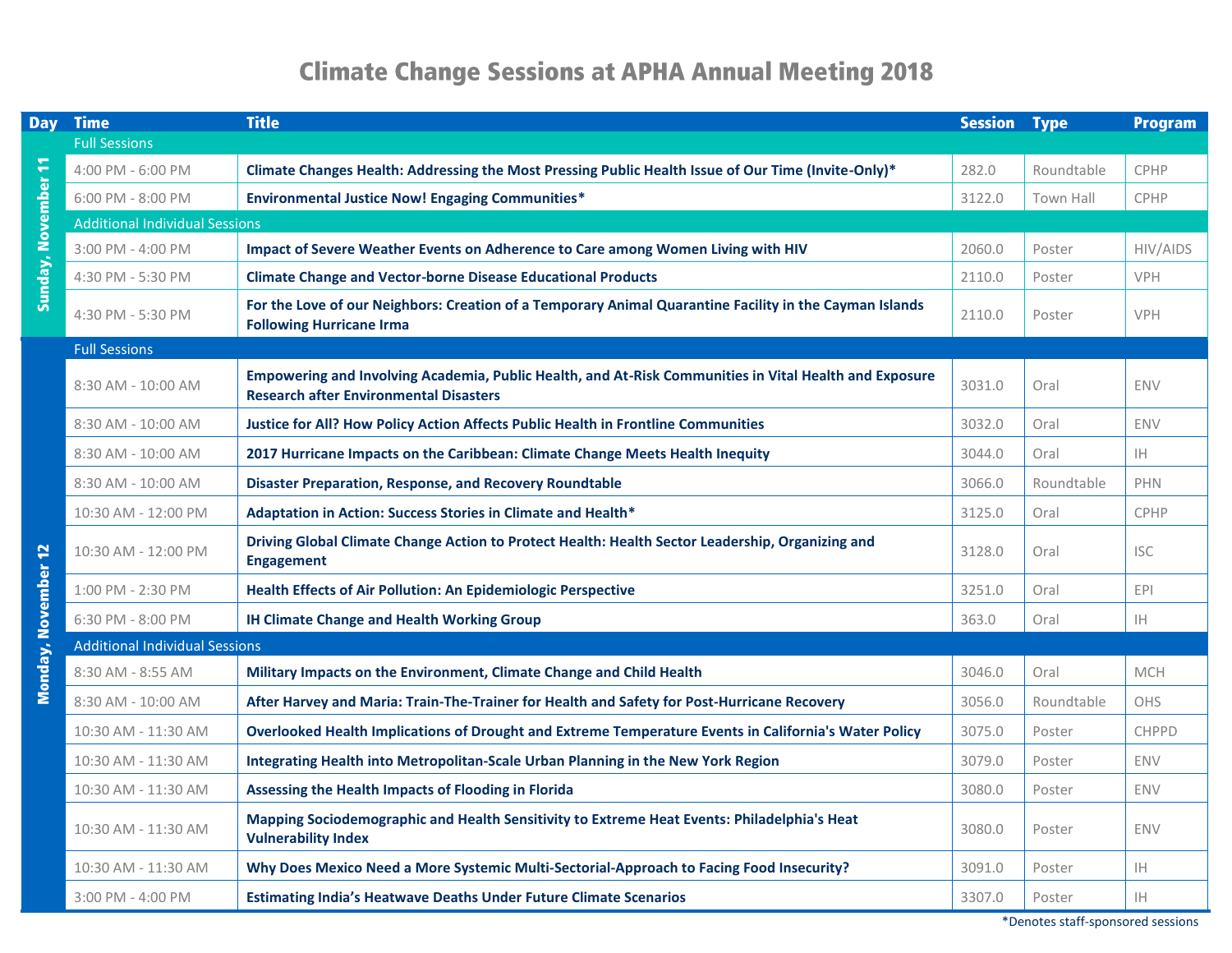## **Climate Change Sessions at APHA Annual Meeting 2018**

| <b>Day</b>                  | <b>Time</b>                           | <b>Title</b>                                                                                                                                   | <b>Session</b> | <b>Type</b> | Program       |
|-----------------------------|---------------------------------------|------------------------------------------------------------------------------------------------------------------------------------------------|----------------|-------------|---------------|
|                             | <b>Full Sessions</b>                  |                                                                                                                                                |                |             |               |
|                             | 8:30 AM - 10:00 AM                    | <b>Air Quality and Health Equity</b>                                                                                                           | 4025.0         | Oral        | <b>ENV</b>    |
|                             | 8:30 AM - 10:00 AM                    | Seafood, Oceans, and Public Health: Sustainability & Equity Challenges                                                                         | 4026.0         | Oral        | ENV           |
|                             | 8:30 AM - 10:00 AM                    | Roundtable for Action: Climate Change, Population Health, and Mental Health                                                                    | 4054.0         | Roundtable  | MH            |
|                             | 8:30 AM - 10:00 AM                    | <b>Public Health Nursing Initiatives to Address Climate Change</b>                                                                             | 4062.0         | Oral        | PHN           |
|                             | 10:30 AM - 12:00 PM                   | <b>Local Planning and Response to Climate Change</b>                                                                                           | 4151.0         | Oral        | ENV           |
|                             | 10:30 AM - 12:00 PM                   | Disaster Epidemiology: Examples of Epidemiologic Methods Applied to Natural and Man-made Disasters                                             | 4154.0         | Oral        | <b>EPI</b>    |
|                             | 1:00 PM - 2:30 PM                     | Land Use & Health: Physical and Mental Health & Well-Being                                                                                     | 4253.0         | Oral        | ENV           |
|                             | 3:00 PM - 4:30 PM                     | <b>Environmental Section - Climate Change Roundtable</b>                                                                                       | 4348.1         | Roundtable  | ENV           |
|                             | 5:00 PM - 6:30 PM                     | Air Pollution, Emissions, and a Changing Climate                                                                                               | 4412.1         | Oral        | ENV           |
|                             | 5:00 PM - 6:30 PM                     | <b>Disaster Response and Climate Change</b>                                                                                                    | 4440.0         | Oral        | OHS           |
|                             | 6:30 PM - 8:00 PM                     | <b>Climate Change Social Hour</b>                                                                                                              | N/A            | Social      | ENV           |
|                             | <b>Additional Individual Sessions</b> |                                                                                                                                                |                |             |               |
|                             | 8:30 AM - 8:45 AM                     | Reproduction, Environment, and Equity: Public Health Responds to the Evidence                                                                  | 4061.1         | Oral        | PHN           |
|                             | 9:00 AM - 10:00 AM                    | Racial- and Ethnic-Specific Associations between Maternal Exposure to Heatwave and Term Low Birth                                              | 4082.0         | Poster      | <b>MCH</b>    |
|                             |                                       | <b>Weight: A Large Population-Based Case-Control Study</b>                                                                                     |                |             |               |
| <b>Tuesday, November 13</b> | 10:35 AM - 10:45 AM                   | Engaging Law and Global Health to Achieve Health Equity in These Troubled Times                                                                | 4194.0         | Oral        | S1848         |
|                             | 11:30 AM - 11:50 AM                   | Ethical Rationing of Health Care During the Long Emergency: A Scoping Study                                                                    | 4157.0         | Oral        | <b>ETHICS</b> |
|                             | 12:21 PM - 12:38 PM                   | <b>60 MiNueTs Toxic</b>                                                                                                                        | FF09           | Film        | <b>GPHFF</b>  |
|                             | 1:00 PM - 2:00 PM                     | Climate-Induced Natural Disasters and Suicide - An Equity Perspective of Mental Health: A Systematic<br><b>Literature Review</b>               | 4207.0         | Poster      | SA            |
|                             | 1:00 PM - 2:00 PM                     | Practicing Qualitative Methods to Develop Sustainable Built Environments in Clinical Settings                                                  | 4207.0         | Poster      | SA            |
|                             | 1:00 PM - 2:00 PM                     | Using Medical Ecology Model to Develop a Research Plan in Surveillance of Global Tick-borne Diseases<br>(TBD) in Ecological Context            | 4207.0         | Poster      | SA            |
|                             | 3:30 PM - 3:45 PM                     | Effects of Gender Inequity, Inequality of Climate Change on Asian Women                                                                        | 4364.0         | Oral        | IH.           |
|                             | 5:00 PM - 5:20 PM                     | Impact of Hurricanes Irma and Maria on Puerto Rico Maternal and Child Health Research Programs and<br><b>Strategies for Future</b>             | 4432.0         | Oral        | <b>MCH</b>    |
|                             | <b>Full Sessions</b>                  |                                                                                                                                                |                |             |               |
|                             | 8:30 AM - 10:00 AM                    | <b>Nature and Human Health: Building Resilience Against Disease</b>                                                                            | 5017.0         | Oral        | <b>ENV</b>    |
| Wednesday, November 14      | 8:30 AM - 10:00 AM                    | An Agricultural Focus: Examining Ways Climate Change, Food Waste, and Food Safety Issues Impact Food<br><b>Systems</b>                         | 5023.0         | Oral        | FN.           |
|                             | 10:30 AM - 12:00 PM                   | <b>Health Impacts from Wildfires</b>                                                                                                           | 5075.0         | Oral        | <b>ENV</b>    |
|                             | 10:30 AM - 12:00 PM                   | <b>Health Impacts of Extreme Events and a Changing Climate</b>                                                                                 | 5076.0         | Oral        | ENV           |
|                             | <b>Additional Individual Sessions</b> |                                                                                                                                                |                |             |               |
|                             | 8:30 AM - 8:50 AM                     | Health Impacts of a Large California Wildfire on Medi-Cal Beneficiaries: Hospital Admissions, Emergency<br><b>Department and Office Visits</b> | 5018.0         | Oral        | <b>EPI</b>    |
|                             | 9:30 AM - 9:45 AM                     | <b>Critical Environmental Media Literacy</b>                                                                                                   | 5022.0         | Oral        | <b>ETHICS</b> |